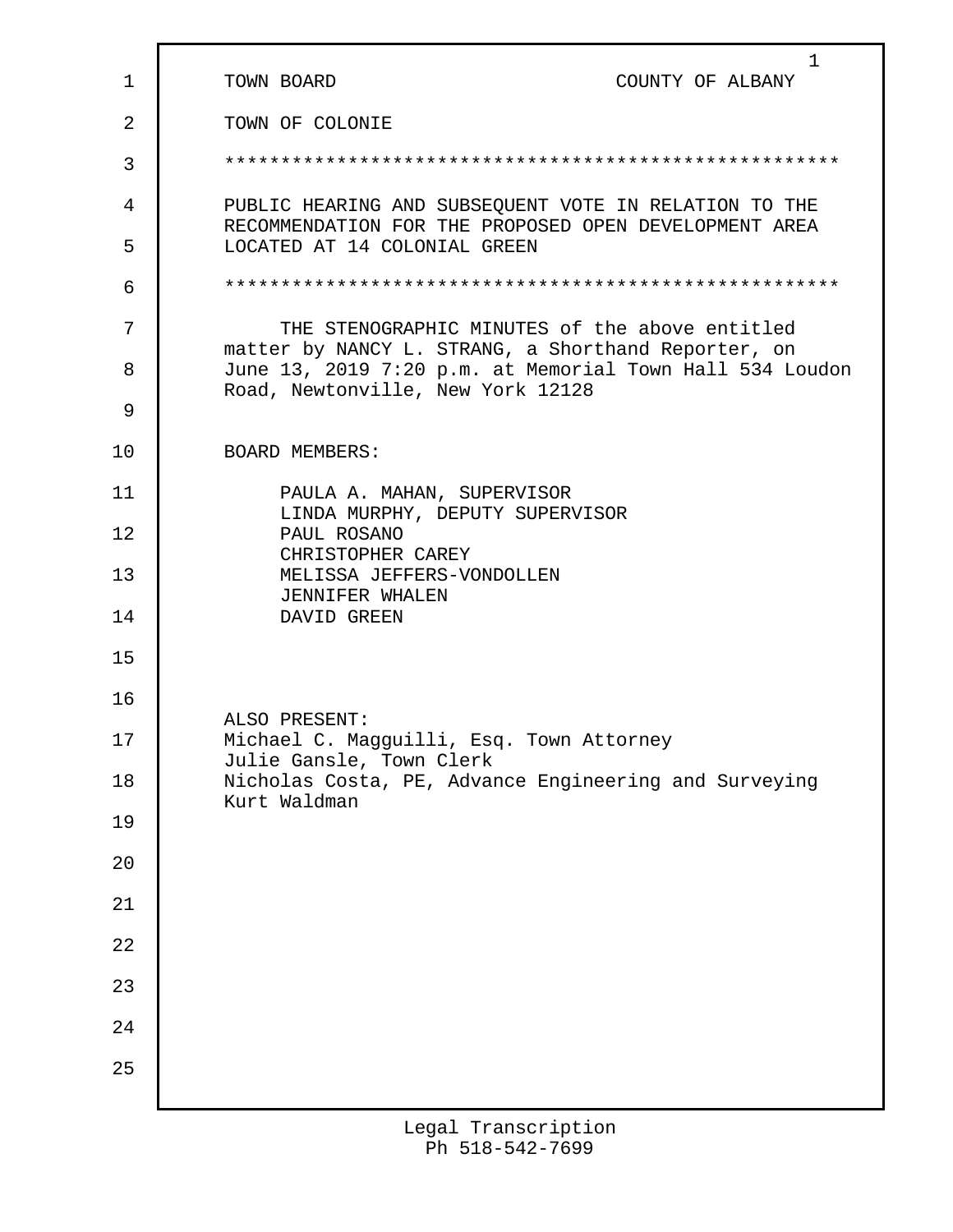2 1 MS. GANSLE: Public hearing is being continued by 2 **order of the Town Board Resolution 252 for 2019 to hear** 3 all persons in relation to the recommendation for the 4 proposed open development area located at 14 Colonial 5 Green. 6 The Town Board will now hear all persons interested 7 in this project. 8 SUPERVISOR MAHAN: Nick, to come up for a moment, 9 please? 10 We had an issue to clarify from a couple of weeks 11 ago. You are going to work with the water department to 12 | square that away? 13 MR. COSTA: That is correct, yes, we will do that. 14 SUPERVISOR MAHAN: I don't know if the board has 15 **any** questions regarding the easement? 16 MR. MAGGUILLI: For the matter of the public, as 17 you may know, this is a request for an open development 18 area. An open development area is required on lots that 19 have no direct access to a public road or highway. 20 These two lots on Colonial Green fit that criteria. 21 What they are here requesting is essentially a two lot 22 Tesidential subdivision. The lots are quite large; 23 approximately one acre each. They need, again, the ODA 24 in order to have access. The axis would be from the end 25 of the cul-de-sac and they would use the primary drives

> Legal Transcription Ph 518-542-7699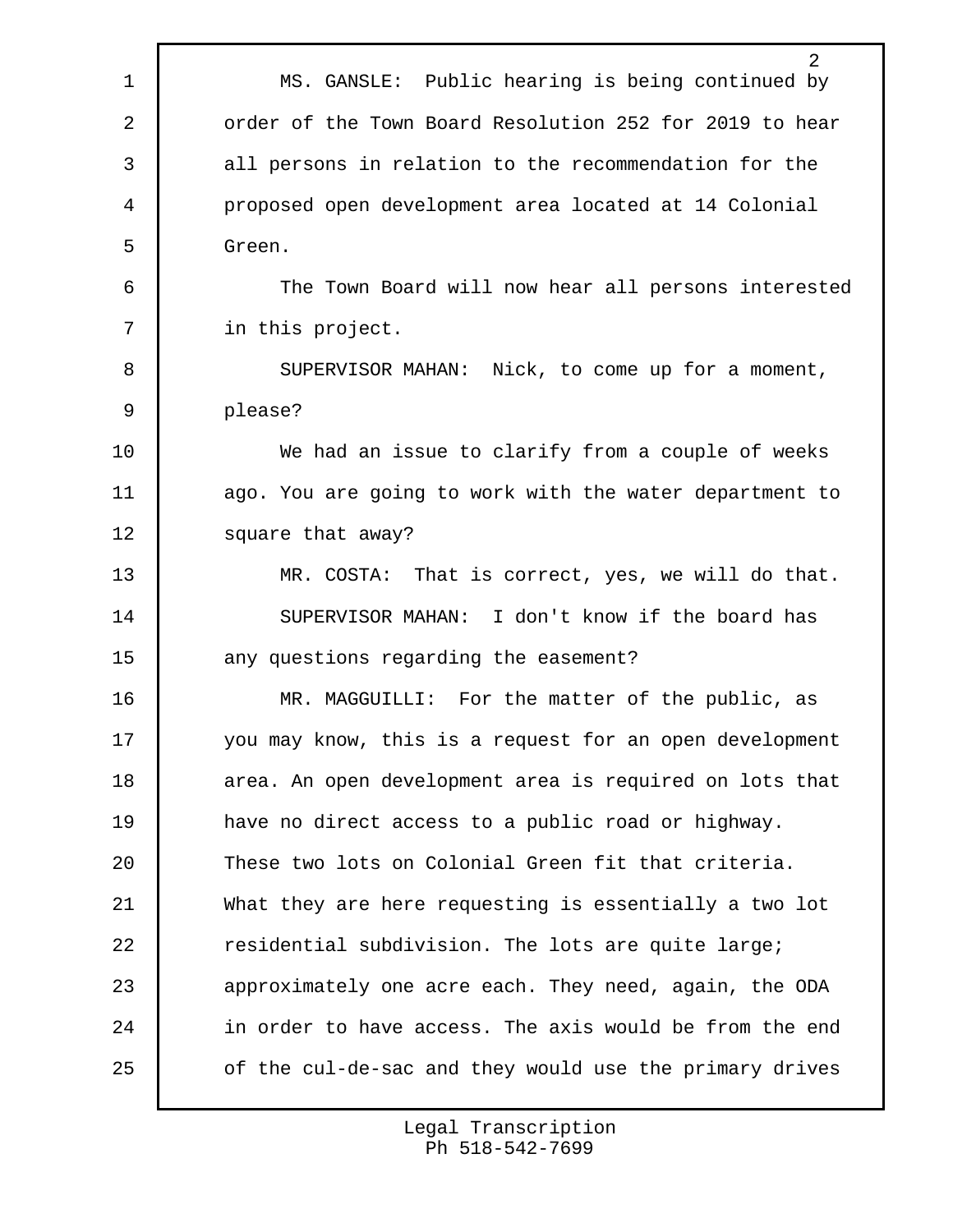1 as their primary means of access to each of the two lots. A portion of that private drive would be shared 3 and it would require cross easements which are in the works and the like. That's basically the gist of it. Is there anything you would like to add? MR. COSTA: No, I think that's pretty much the proposal that we made. We've been in front of the **planning board and we are back here to hopefully get**  the ODA resolved. MR. ROSANO: The second easement was the 11 stormwater easement on the second lot? MR. COSTA: Yes, I'm lot number two – yes. MR. ROSANO: Those are the only two easements that 14 are in play. There will be a water easement later on 15 | for the water line once this project moves along. MR. COSTA: That's correct. 17 | MS. WHALEN: Do we figure out the Town Fire Safety issue, or there are none? MR. MAGGUILLI: What I would recommend that the 20 Town Board do tonight, if it decides to approve and follow the recommendation of the Planning Board is that 22 any approval be subject to clarification of special **condition number five and that clarification would have** 24 to be done to the satisfaction of the Town Attorney's **office with respect to the Fire Safety requirements** 

> Legal Transcription Ph 518-542-7699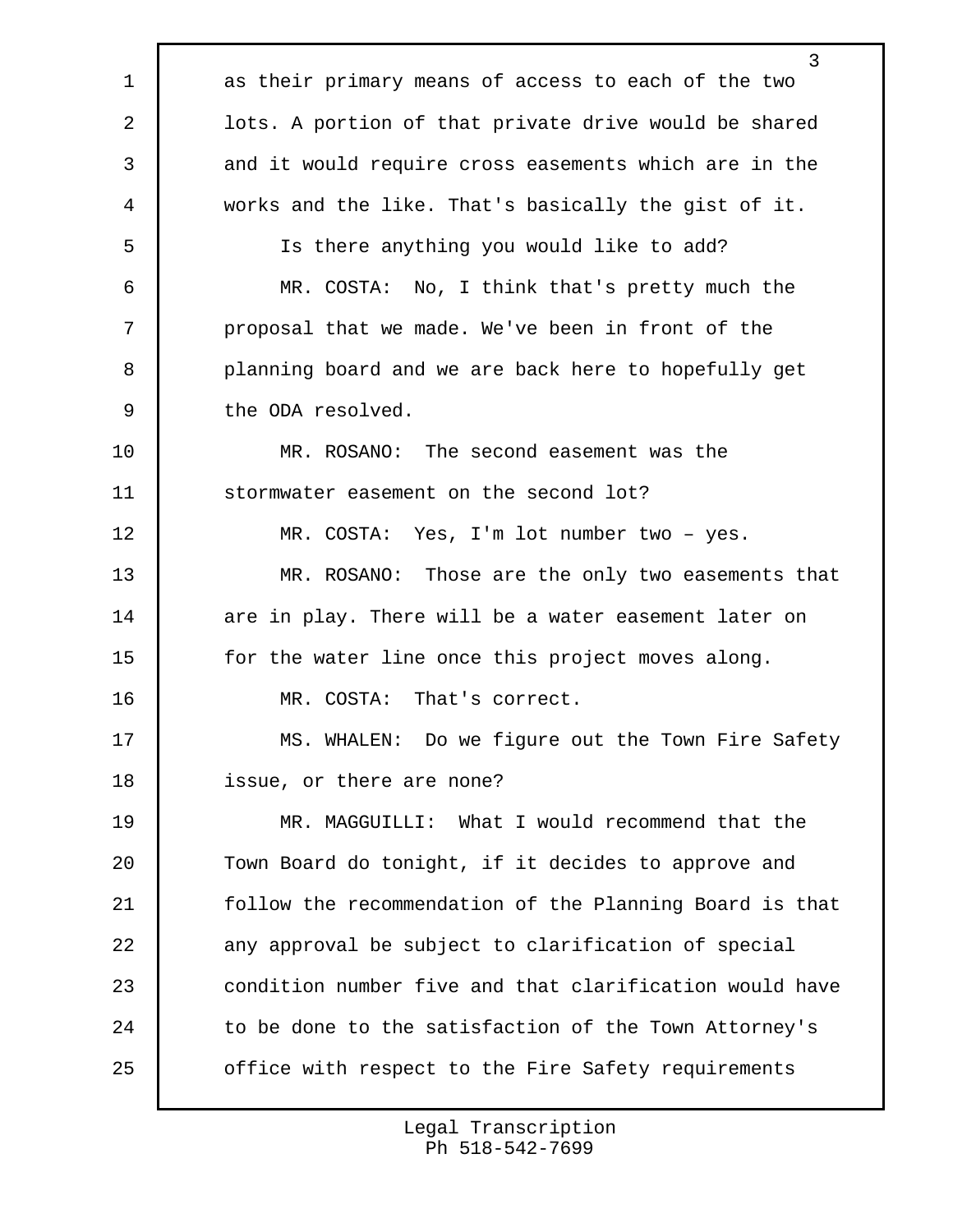which I assume that these private drives typically in 2 the past if they are built to Town road specifications, 3 that they are large enough to accommodate emergency vehicles, particularly firetrucks and the like. It would be best to have them spelled out in the conditions so there would be no question five or six years from now if this may come up for whatever reason.

8 The one thing that I did forget to mention is that 9 this would have no effect on the paper street that 10 exists and that the paper street stay intact without the benefits that are approved as a result.

 MR. GREEN: Michael, with regard to the paper 13 street, is the Town's position that we are going to offer that for sale? We can release it? We don't need 15 to retain it for anything further?

 MR. MAGGUILLI: I don't think that's been finally determined. I know there is a request from one of the 18 adjoining landowners to purchase the paper street. We **need to confirm that the Town is the sole owner of the**  paper street and that it is no longer needed for public use. Once that is established, then we can go ahead with the Town Board's directions as far as what to do with the land; either sell it to an adjoining owner which we are allowed to do or part it up for an RFP. MR. GREEN: You are not sure if the Town even

> Legal Transcription Ph 518-542-7699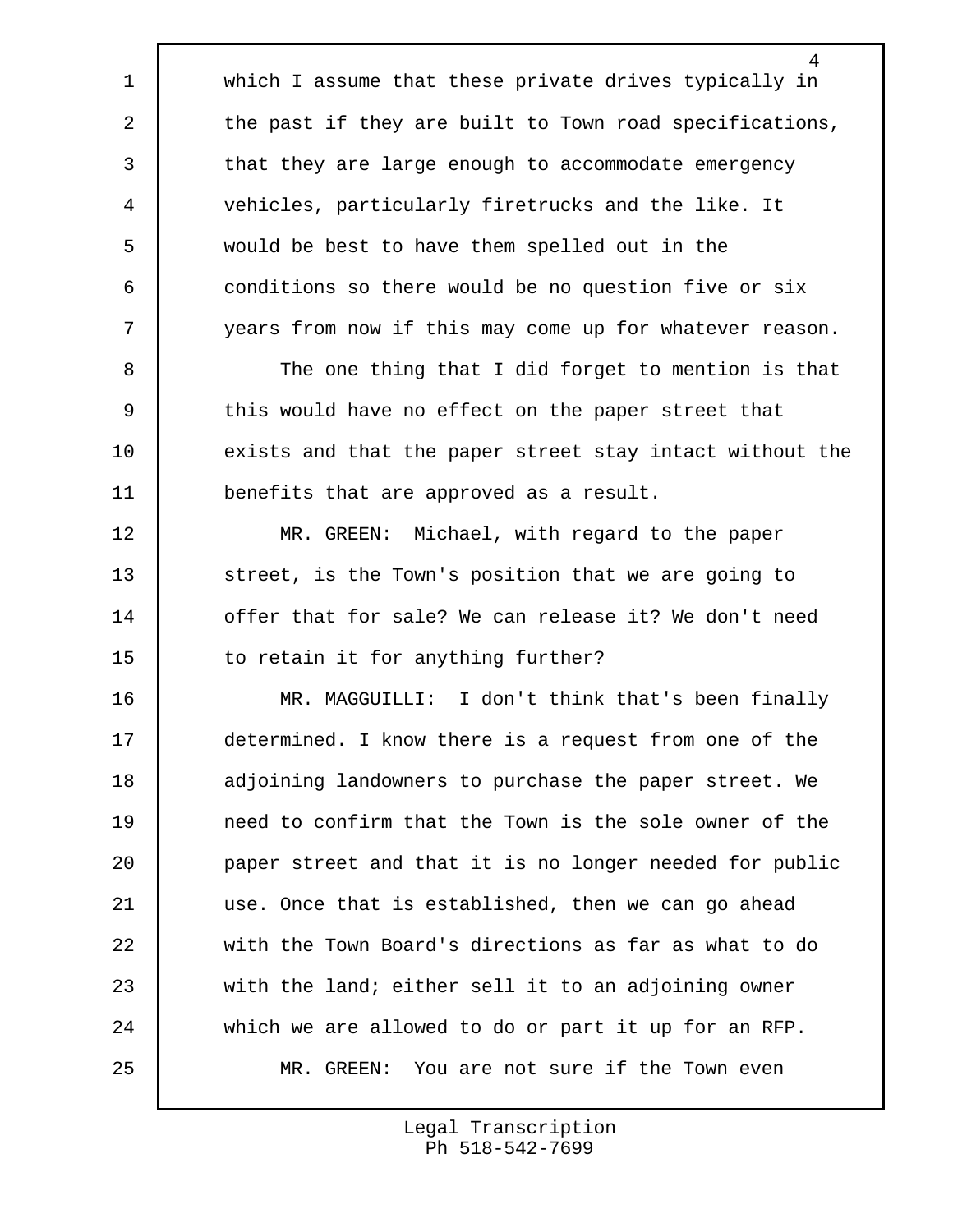1 | knows it, are we sure that the Town -

 MR. COSTA: No, Mr. Magguilli is correct. There would have to be a process – – there is a process that is in place to be followed on any paper streets before 5 they can be abandoned or declared abandoned.

 6 MR. GREEN: What I'm saying is ownership – we own 7 it, right? It's our street.

 MR. MAGGUILLI: As far as I know, we own it, Dave. I would be much happier to have the title company 10 telling me that we are the sole owner of the land and **that we are the sole beneficiaries to the benefits of** 12 the paper street. We want to make sure that there are no other adjoining owners that could somewhere down the line subsequently claim benefit that we extinguish 15 inadvertently.

16 MR. GREEN: So, for the benefit of the landowners 17 and neighbors that are here tonight, what should their 18 next course of action be with regard to the Town?

19 MR. MAGGUILLI: They started it already. They sent 20 a letter to the Town expressing their interest in the 21 | purchase.

 I have talked to Sue Pellegrini, my real estate paralegal, and she has started the ball rolling with **F** respect to contacting the various Town departments with 25 Tespect to their need of the property.

> Legal Transcription Ph 518-542-7699

5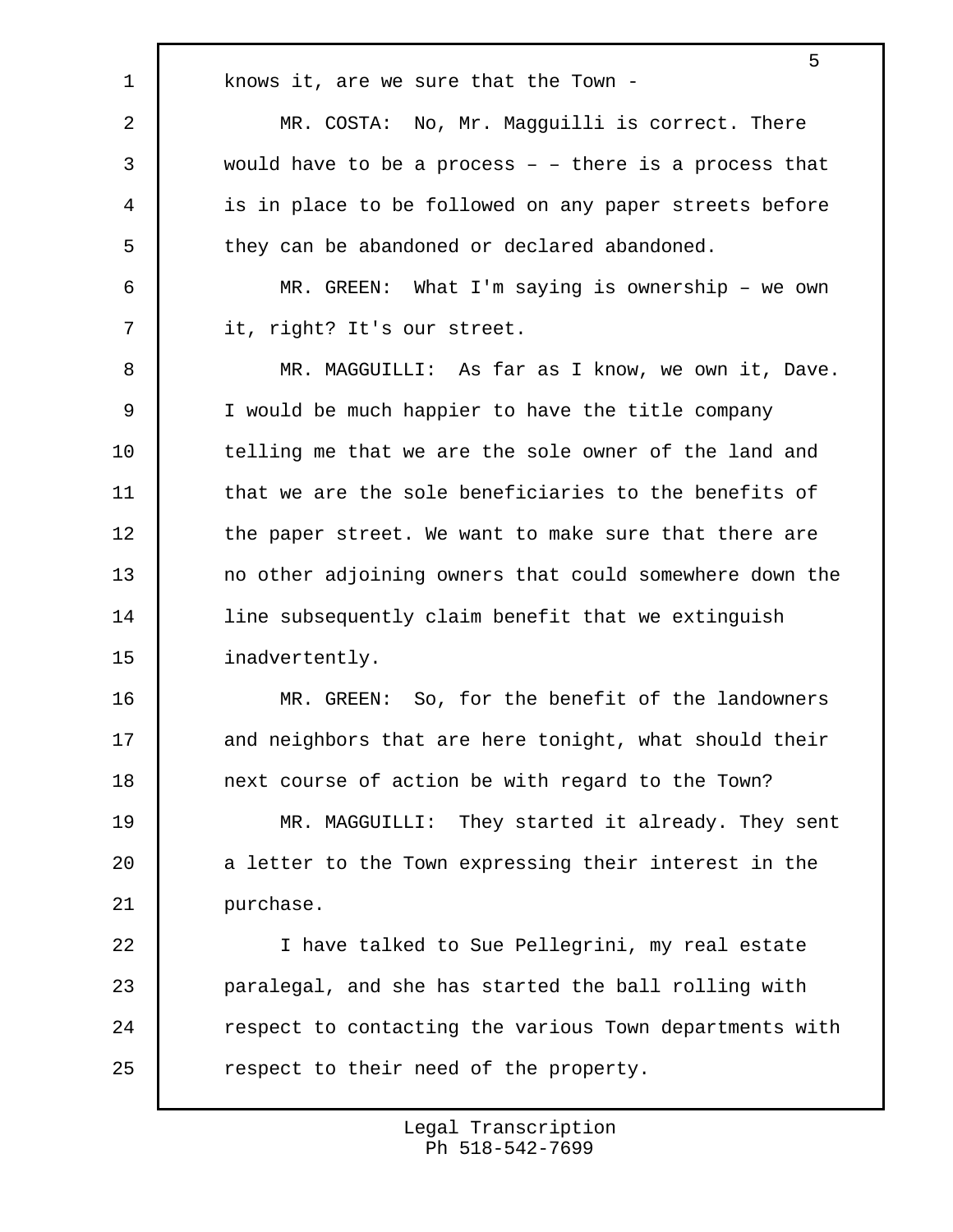6 1 We're also looking to see – we want to make sure 2 that we know exactly what's underneath it and as far as 3 any utilities that might be there. That could have an 4 impact on what we do, as well. This should only take a 5 month or so. 6 MR. GREEN: Okay, I appreciate it. Thanks. 7 | SUPERVISOR MAHAN: Do any of the neighbors have 8 any questions regarding this paper street or the 9 easement? 10 I know you were here before. 11 MR. MAGGUILI: Sir, if you would, please, come to 12 the microphone and state your name and address for the 13 stenographer. 14 MR. WALDMAN: I'm Kurt Waldman. I live at 26 15 Colonial Green. Do we find out where the easements will 16 be going yet on the paper street? 17 MR. ROSANO: There is no easement on a paper 18 Street at this point in time. The easements are on the 19 private land of the two lots. One is a utility easement 20 for stormwater. The other one is an easement to allow 21 the one driveway to cross over to the other driveway. 22 Those are the two easements. It has nothing to do with 23 the paper street. 24 MR. GREEN: However, what we talked about property 25 is sold to someone like yourself, we would be retaining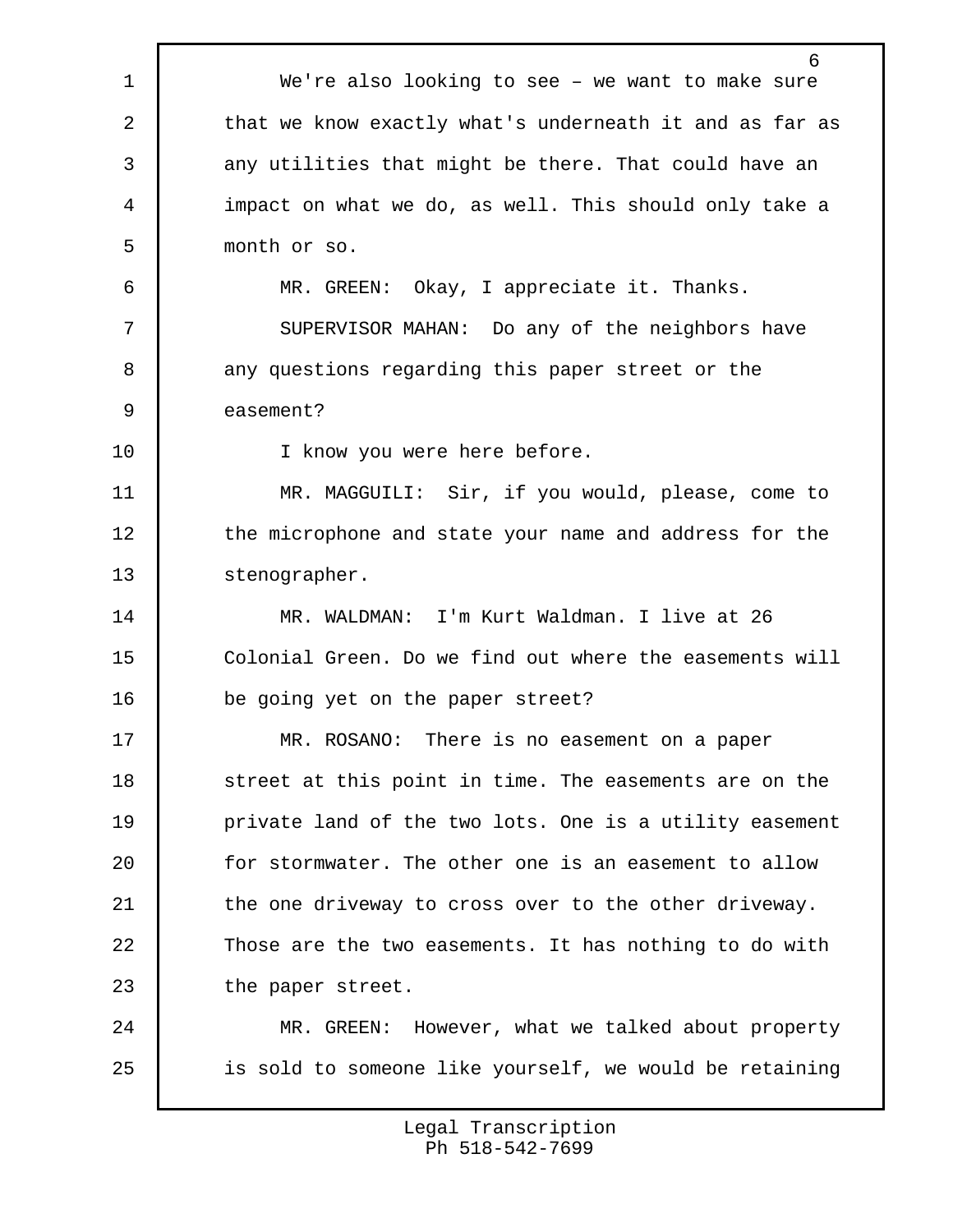1 an easement for work purposes. That easement can be 2 anywhere within the 60 foot paper street.

 3 MR. ROSANO: Yes, but there is a designated 4 easement there now for utilities. We will go back 5 through and see if everything is within that easement 6 which is the new landowners property. Right now, as it 7 stands with this, there is no utilities under the paper 8 street as far as we know. We've been to stormwater, 9 we've been to Latham Water and were not seeing 10 | anything. We will certainly review it. As of right now, 11 everything is falling onto the other properties. 12 SUPERVISOR MAHAN: Is that correct, Nick? 13 MR. COSTA: Yes. 14 MR. WALDMAN: Great. Thank you, very much. 15 SUPERVISOR MAHAN: Anyone else? 16 (There was no response.) 17 Okay, we will close the public hearing. 18 | MS. GANSLE: We have a Resolution approving an 19 | open development area at 14 Colonial Green. 20 MR. ROSANO: So moved, with condition. 21 MR. GREEN: Second. 22 SUPERVISOR MAHAN: Supervisor votes aye. Clerk, 23 call the roll. 24 (The roll was called.) 25 MS. GANSLE: The ayes have it, Madam Supervisor.

> Legal Transcription Ph 518-542-7699

7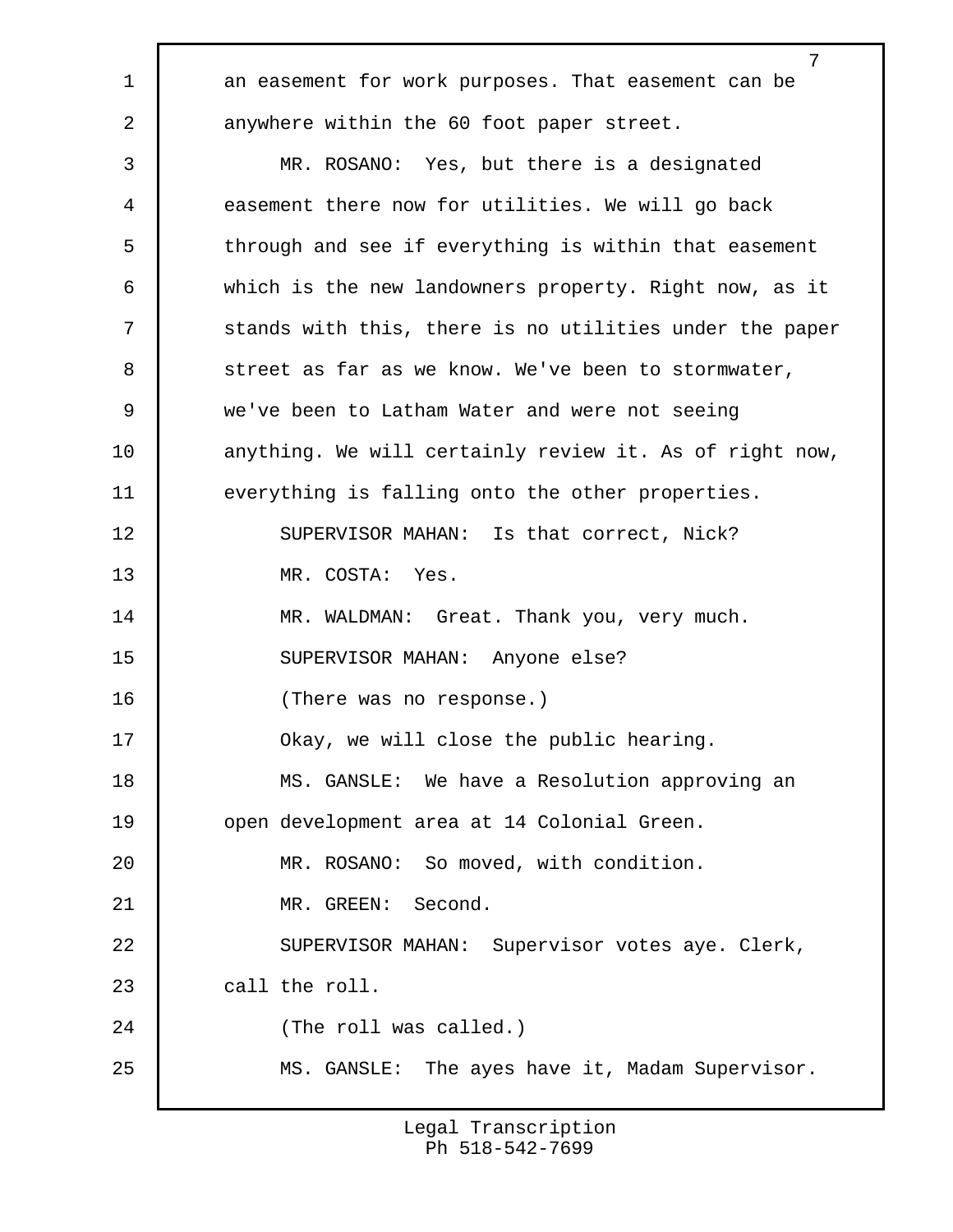| $\sqrt{2}$<br>MR. COSTA: Thank you.<br>$\mathsf{3}$<br>SUPERVISOR MAHAN: Thank you.<br>(Whereas the above entitled proceeding was<br>$\overline{4}$<br>5<br>concluded at 7:28 p.m.)<br>$\epsilon$<br>$7\phantom{.}$<br>$\,8\,$<br>$\mathsf 9$<br>$10\,$<br>$11\,$<br>$12\,$<br>$13\,$<br>$14\,$<br>$15\,$<br>16<br>17<br>$18\,$<br>19<br>$20\,$<br>$21\,$<br>$2\sqrt{2}$<br>$23\,$<br>$24\,$<br>25 | $\mathbf 1$ | SUPERVISOR MAHAN: The Resolution is adopted. | $\,8\,$ |
|----------------------------------------------------------------------------------------------------------------------------------------------------------------------------------------------------------------------------------------------------------------------------------------------------------------------------------------------------------------------------------------------------|-------------|----------------------------------------------|---------|
|                                                                                                                                                                                                                                                                                                                                                                                                    |             |                                              |         |
|                                                                                                                                                                                                                                                                                                                                                                                                    |             |                                              |         |
|                                                                                                                                                                                                                                                                                                                                                                                                    |             |                                              |         |
|                                                                                                                                                                                                                                                                                                                                                                                                    |             |                                              |         |
|                                                                                                                                                                                                                                                                                                                                                                                                    |             |                                              |         |
|                                                                                                                                                                                                                                                                                                                                                                                                    |             |                                              |         |
|                                                                                                                                                                                                                                                                                                                                                                                                    |             |                                              |         |
|                                                                                                                                                                                                                                                                                                                                                                                                    |             |                                              |         |
|                                                                                                                                                                                                                                                                                                                                                                                                    |             |                                              |         |
|                                                                                                                                                                                                                                                                                                                                                                                                    |             |                                              |         |
|                                                                                                                                                                                                                                                                                                                                                                                                    |             |                                              |         |
|                                                                                                                                                                                                                                                                                                                                                                                                    |             |                                              |         |
|                                                                                                                                                                                                                                                                                                                                                                                                    |             |                                              |         |
|                                                                                                                                                                                                                                                                                                                                                                                                    |             |                                              |         |
|                                                                                                                                                                                                                                                                                                                                                                                                    |             |                                              |         |
|                                                                                                                                                                                                                                                                                                                                                                                                    |             |                                              |         |
|                                                                                                                                                                                                                                                                                                                                                                                                    |             |                                              |         |
|                                                                                                                                                                                                                                                                                                                                                                                                    |             |                                              |         |
|                                                                                                                                                                                                                                                                                                                                                                                                    |             |                                              |         |
|                                                                                                                                                                                                                                                                                                                                                                                                    |             |                                              |         |
|                                                                                                                                                                                                                                                                                                                                                                                                    |             |                                              |         |
|                                                                                                                                                                                                                                                                                                                                                                                                    |             |                                              |         |
|                                                                                                                                                                                                                                                                                                                                                                                                    |             |                                              |         |
|                                                                                                                                                                                                                                                                                                                                                                                                    |             |                                              |         |